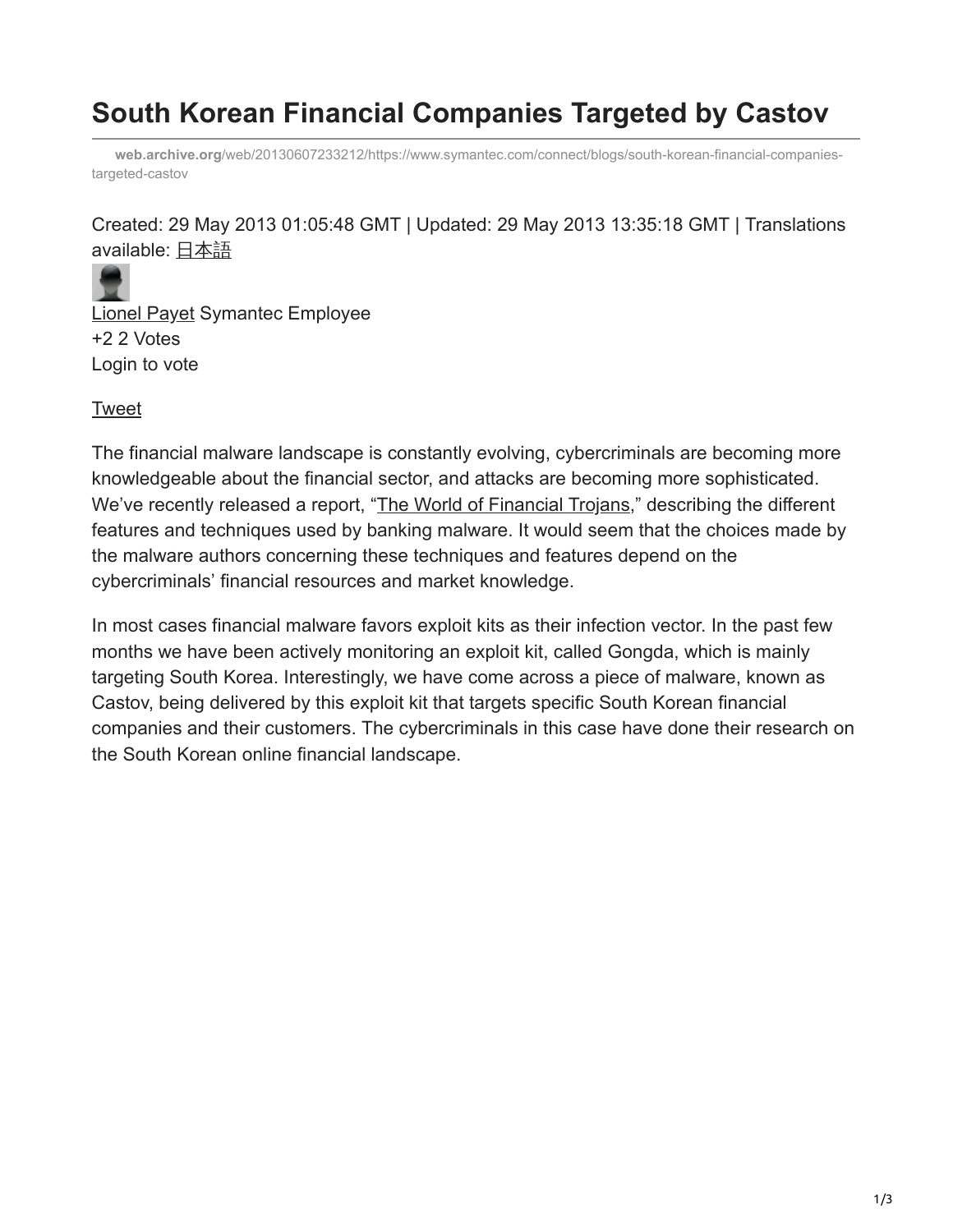

*Figure 1. Heatmap of Gongda IPS detections for May 2013 (98% of hits are in South Korea)*

The initial stage of this threat is **Downloader. Castov** and is compiled in Delphi with the ability to stop antivrius software which, once inside a computer, will report the infection to its command-and-control (C&C) server and download an encrypted file that is the second stage.

The second stage is **Infostealer.Castov**. The infostealer checks at specific offsets in a list of clean DLLs (all related to Korean online banking software and security) for opcode instructions and then patches those instructions. The injected code checks strings that appear to be passwords, account details, and transactions. Once the data is found and collected, it will be sent to a remote server.

|   | Combo   Hooked DLLs                              | <b>Screenshot</b> | Password | Account details   Transaction   Certificate |   |   |
|---|--------------------------------------------------|-------------------|----------|---------------------------------------------|---|---|
|   | BaseAddres + 0x618A5in<br>BankPayEFT.ocx         | x                 | х        | Х                                           |   |   |
|   | cs_get_pwdiny7csel.dll                           |                   | х        |                                             |   | х |
|   | BaseAddr+0x0CEC1in<br>INIdirectbankUI60.dll      |                   | х        | х                                           | х | x |
| 3 | ICL COM Check Password<br>in inicore_v2.3.16.dll | х                 |          |                                             |   |   |
|   | BG_SSACnK_Load in<br>ssa_LG_UPLUS.dll            |                   | х        |                                             |   | x |

## *Table 1. Targeted DLLs and actions taken*

Additionally, the infostealer collects the digital certificates stored in the compromised computer's NPKI directory (%ProgramFiles%\NPKI). Those digital certificates are widely used in South Korea and are issued for financial general purposes (individual/corporate)